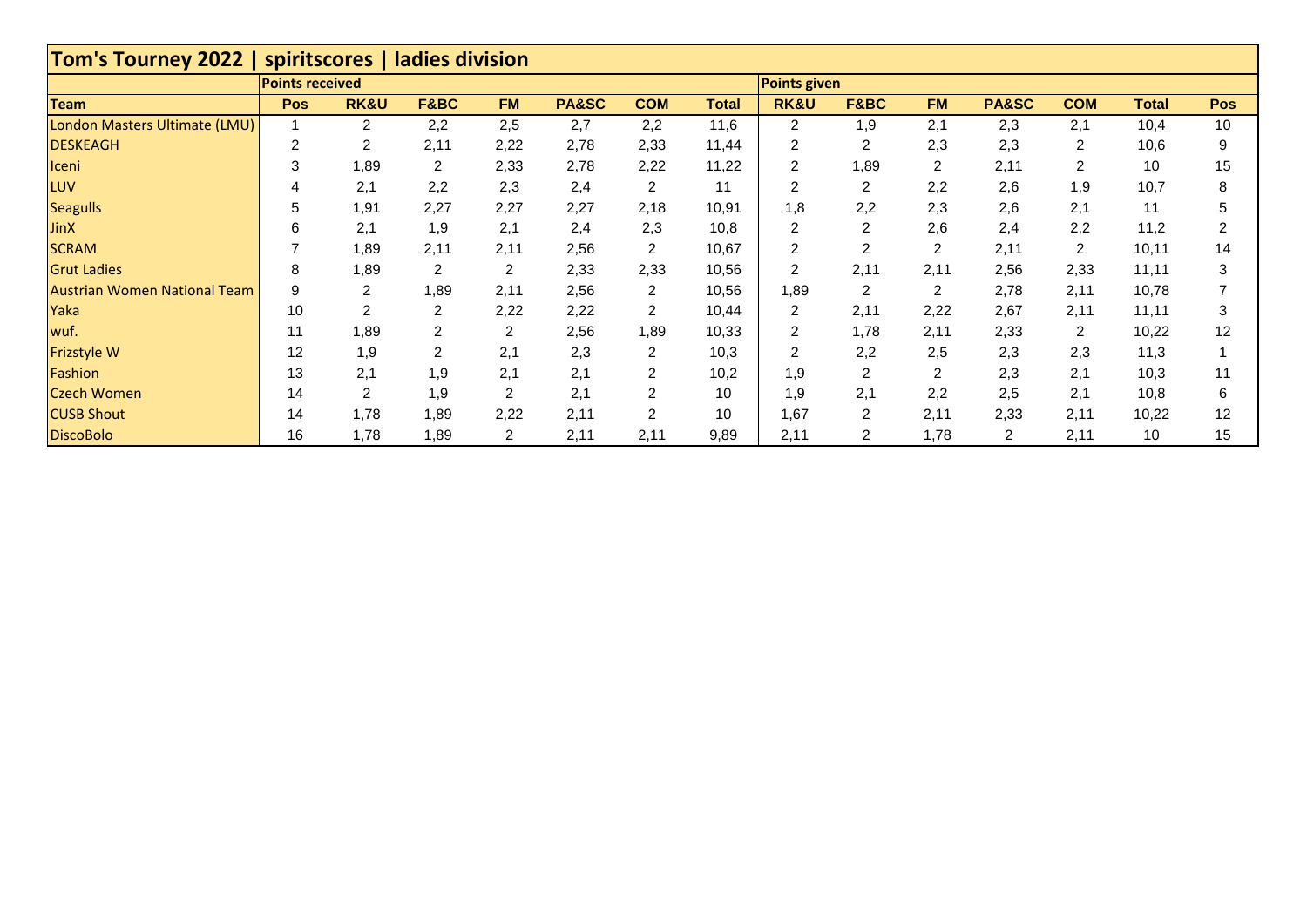| Tom's Tourney 2022   spiritscores   ladies division        |                              |                                           |                                          |                        |                                                                 |                          |                 |                                                                                              |  |  |
|------------------------------------------------------------|------------------------------|-------------------------------------------|------------------------------------------|------------------------|-----------------------------------------------------------------|--------------------------|-----------------|----------------------------------------------------------------------------------------------|--|--|
| Points given by                                            | <b>Your team</b>             | <b>Rules</b><br><b>Knowledge</b><br>& Use | <b>Fouls</b><br>& Body<br><b>Contact</b> | Fair<br>minded<br>ness | <b>Positive</b><br><b>Attitude &amp;</b><br><b>Self Control</b> | <b>Communi</b><br>cation | <b>Total</b>    | <b>Comments</b>                                                                              |  |  |
| London Masters Ultimate (LMU) Austrian Women National Team |                              | $\overline{2}$                            | 3                                        | $\overline{2}$         | 3                                                               | $\overline{2}$           | 12              | Good hand signals!                                                                           |  |  |
| <b>CUSB Shout</b>                                          | Austrian Women National Team | $\overline{2}$                            | 2                                        | 2                      | $\overline{2}$                                                  | $\overline{2}$           | 10              |                                                                                              |  |  |
| JinX                                                       | Austrian Women National Team | $\overline{2}$                            | $\overline{2}$                           | $\overline{2}$         | 3                                                               | 3                        | 12              |                                                                                              |  |  |
| <b>DESKEAGH</b>                                            | Austrian Women National Team | $\overline{2}$                            | $\overline{2}$                           | $\sqrt{2}$             | $\overline{3}$                                                  | $\overline{c}$           | 11              |                                                                                              |  |  |
| LUV                                                        | Austrian Women National Team | $\overline{2}$                            | $\overline{2}$                           | $\overline{2}$         | 3                                                               | $\overline{2}$           | 11              |                                                                                              |  |  |
| wuf.                                                       | Austrian Women National Team | $\overline{2}$                            | $\mathbf{1}$                             | $\overline{2}$         | 2                                                               | $\overline{2}$           | 9               |                                                                                              |  |  |
| <b>SCRAM</b>                                               | Austrian Women National Team | $\overline{2}$                            | $\overline{2}$                           | 2                      | 3                                                               | $\overline{2}$           | $\overline{11}$ |                                                                                              |  |  |
| wuf.                                                       | Austrian Women National Team | $\overline{2}$                            | $\overline{2}$                           | $\overline{2}$         | $\overline{2}$                                                  | $\mathbf{1}$             | 9               |                                                                                              |  |  |
| <b>DESKEAGH</b>                                            | Austrian Women National Team | $\overline{2}$                            | $\mathbf{1}$                             | $\overline{3}$         | $\overline{2}$                                                  | $\overline{2}$           | 10              | We felt that your body contact was too much<br>sometimes after a bid. Your attitude and fair |  |  |
| London Masters Ultimate (LMU) CUSB Shout                   |                              | $\overline{c}$                            | $\overline{2}$                           | 3                      | 3                                                               | $\overline{2}$           | 12              |                                                                                              |  |  |
| JinX                                                       | <b>CUSB Shout</b>            | $\overline{2}$                            | $\overline{2}$                           | $\overline{2}$         | 2                                                               | $\overline{2}$           | 10              |                                                                                              |  |  |
| Austrian Women National Team CUSB Shout                    |                              | $\overline{2}$                            | 2                                        | 2                      | 2                                                               | $\overline{2}$           | 10              |                                                                                              |  |  |
| Frizstyle W                                                | <b>CUSB Shout</b>            | $\overline{2}$                            | $\overline{2}$                           | $\overline{3}$         | $\overline{2}$                                                  | $\overline{2}$           | 11              |                                                                                              |  |  |
| Iceni                                                      | <b>CUSB Shout</b>            | $\overline{a}$                            | $\mathbf{1}$                             | $\overline{2}$         | $\overline{2}$                                                  | $\overline{2}$           | 9               |                                                                                              |  |  |
| Seagulls                                                   | <b>CUSB Shout</b>            | 1                                         | 2                                        | 2                      | 2                                                               | $\overline{2}$           | 9               |                                                                                              |  |  |
| London Masters Ultimate (LMU) CUSB Shout                   |                              | $\overline{2}$                            | $\overline{2}$                           | $\overline{2}$         | $\overline{2}$                                                  | $\overline{2}$           | 10              | One dangerous play (late bid) which was spoken<br>about after                                |  |  |
| <b>Grut Ladies</b>                                         | <b>CUSB Shout</b>            | 1                                         | 2                                        | 2                      | 2                                                               | $\overline{2}$           | 9               |                                                                                              |  |  |
| Yaka                                                       | <b>CUSB Shout</b>            | $\overline{a}$                            | $\overline{2}$                           | $\sqrt{2}$             | $\overline{2}$                                                  | $\overline{2}$           | 10              |                                                                                              |  |  |
| wuf.                                                       | Czech Women                  | $\overline{2}$                            | $\overline{2}$                           | $\overline{2}$         | 3                                                               | $\overline{2}$           | 11              |                                                                                              |  |  |
| London Masters Ultimate (LMU) Czech Women                  |                              | $\overline{2}$                            | $\mathbf{1}$                             | $\overline{2}$         | $\overline{2}$                                                  | $\overline{2}$           | 9               |                                                                                              |  |  |
| Fashion                                                    | <b>Czech Women</b>           | $\overline{2}$                            | $\overline{2}$                           | $\overline{2}$         | $\overline{2}$                                                  | $\overline{2}$           | 10              |                                                                                              |  |  |
| Iceni                                                      | Czech Women                  | $\overline{2}$                            | 2                                        | $\overline{2}$         | 2                                                               | $\overline{2}$           | 10              |                                                                                              |  |  |
| <b>DiscoBolo</b>                                           | Czech Women                  | $\overline{2}$                            | $\overline{2}$                           | $\overline{1}$         | $\overline{2}$                                                  | $\overline{2}$           | 9               |                                                                                              |  |  |
| <b>SCRAM</b>                                               | <b>Czech Women</b>           | $\overline{a}$                            | $\overline{2}$                           | 2                      | $\overline{2}$                                                  | $\mathbf{2}^{\prime}$    | 10              |                                                                                              |  |  |
| <b>DESKEAGH</b>                                            | Czech Women                  | $\overline{2}$                            | 2                                        | 2                      | 2                                                               | $\overline{2}$           | 10              |                                                                                              |  |  |
| Fashion                                                    | <b>Czech Women</b>           | $\overline{a}$                            | $\overline{2}$                           | $\overline{2}$         | $\overline{2}$                                                  | $\overline{2}$           | 10              |                                                                                              |  |  |
| <b>DiscoBolo</b>                                           | <b>Czech Women</b>           | $\overline{a}$                            | $\overline{2}$                           | 3                      | $\overline{2}$                                                  | $\overline{2}$           | 11              |                                                                                              |  |  |
| <b>SCRAM</b>                                               | <b>Czech Women</b>           | $\overline{2}$                            | $\overline{2}$                           | $\overline{2}$         | $\overline{2}$                                                  | $\overline{2}$           | 10              |                                                                                              |  |  |
| <b>Grut Ladies</b>                                         | <b>DESKEAGH</b>              | $\overline{2}$                            | 3                                        | $\overline{2}$         | 3                                                               | $\overline{4}$           | $\overline{14}$ | Calls where resolved very quickly and calm. Nice<br>game, we loved it.                       |  |  |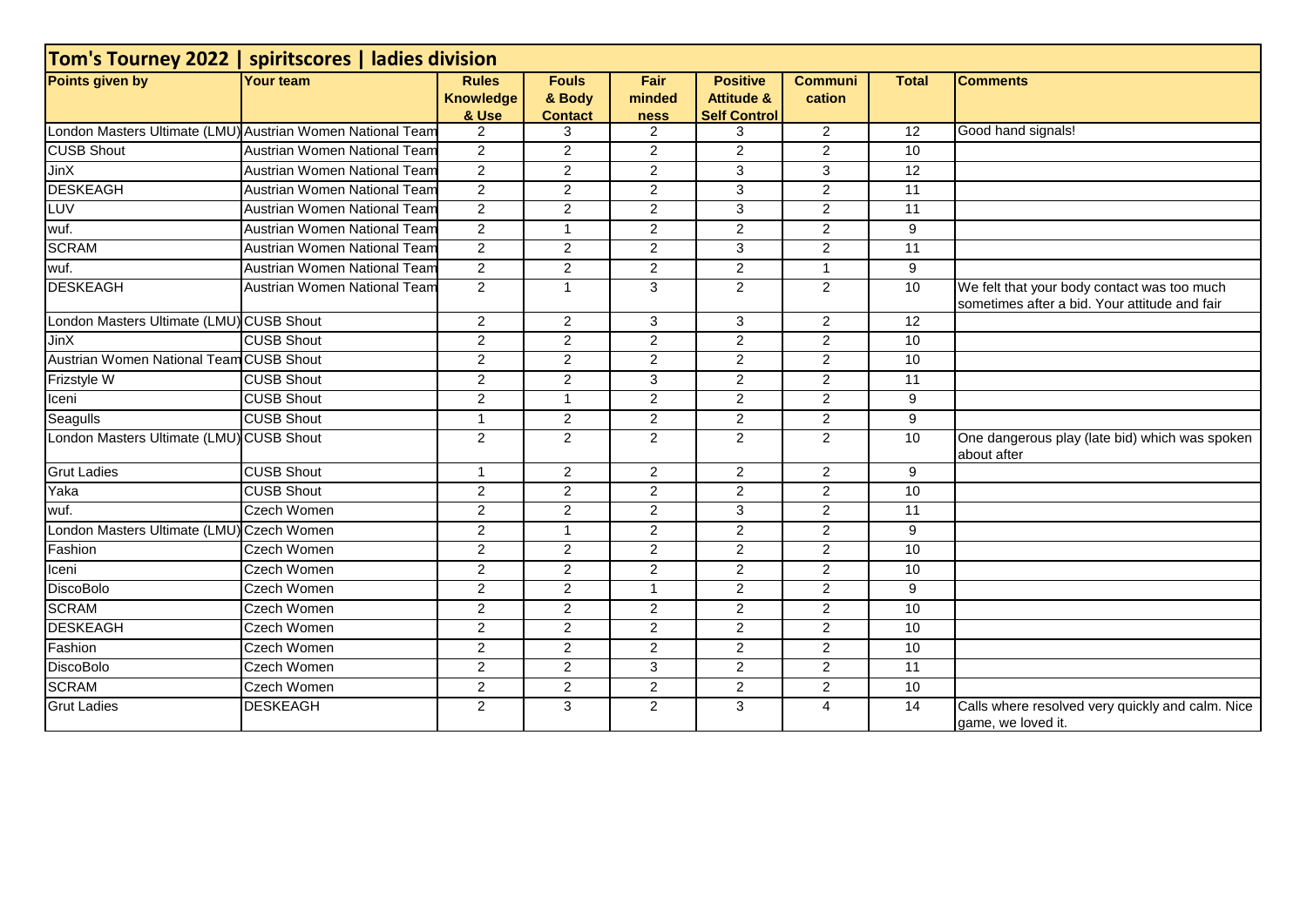| Points given by                       | <b>Your team</b> | <b>Rules</b>            | <b>Fouls</b>   | Fair           | <b>Positive</b>       | <b>Communi</b>          | <b>Total</b>    | <b>Comments</b>                                                                                                                                                                                                                                                                                                                                                                                                                                                                                                                                                                                                                                                                                                                                  |
|---------------------------------------|------------------|-------------------------|----------------|----------------|-----------------------|-------------------------|-----------------|--------------------------------------------------------------------------------------------------------------------------------------------------------------------------------------------------------------------------------------------------------------------------------------------------------------------------------------------------------------------------------------------------------------------------------------------------------------------------------------------------------------------------------------------------------------------------------------------------------------------------------------------------------------------------------------------------------------------------------------------------|
|                                       |                  | <b>Knowledge</b>        | & Body         | minded         | <b>Attitude &amp;</b> | cation                  |                 |                                                                                                                                                                                                                                                                                                                                                                                                                                                                                                                                                                                                                                                                                                                                                  |
|                                       |                  | & Use                   | <b>Contact</b> | <b>ness</b>    | <b>Self Control</b>   |                         |                 |                                                                                                                                                                                                                                                                                                                                                                                                                                                                                                                                                                                                                                                                                                                                                  |
| <b>DiscoBolo</b>                      | <b>DESKEAGH</b>  | 2                       | $\overline{2}$ | $\mathbf{1}$   | $\overline{1}$        | $\overline{2}$          | 8               | Positve attitude: Even though they led the game<br>from the beginng, we felt like they really took it<br>easy (from the non warm up to the way they<br>played - still incredibly effective) as if they were<br>understimating us. We of course give credit to the<br>other team and their win, but we felt like they<br>could give more of a focused game. Fair<br>mindness: we think that a just game is also a<br>game in which calls do happen, so we are not<br>contwsting that. What we felt was that you called<br>ininfluent things (which is ok), but then really stick<br>to it instead of maybe considering the flow of the<br>game (the ininfluential). Even though once a call<br>was retracted, we felt this behaviour overhall the |
| Seagulls                              | <b>DESKEAGH</b>  | $\overline{a}$          | $\overline{2}$ | 3              | $\overline{4}$        | $\overline{2}$          | 13              | <b>Exceptional Positivity throughout the Game</b>                                                                                                                                                                                                                                                                                                                                                                                                                                                                                                                                                                                                                                                                                                |
| Austrian Women National Team DESKEAGH |                  | $\overline{c}$          | $\overline{2}$ | $\mathbf{3}$   | 3                     | $\overline{a}$          | $\overline{12}$ |                                                                                                                                                                                                                                                                                                                                                                                                                                                                                                                                                                                                                                                                                                                                                  |
| wuf.                                  | <b>DESKEAGH</b>  | $\overline{2}$          | $\overline{2}$ | $\overline{2}$ | 2                     | 3                       | 11              |                                                                                                                                                                                                                                                                                                                                                                                                                                                                                                                                                                                                                                                                                                                                                  |
| Czech Women                           | <b>DESKEAGH</b>  | $\overline{2}$          | $\overline{2}$ | $\overline{2}$ | 3                     | $\overline{2}$          | $\overline{11}$ |                                                                                                                                                                                                                                                                                                                                                                                                                                                                                                                                                                                                                                                                                                                                                  |
| <b>LUV</b>                            | <b>DESKEAGH</b>  | $\overline{\mathbf{c}}$ | $\overline{2}$ | $\mathbf{3}$   | 3                     | $\overline{\mathbf{c}}$ | 12              |                                                                                                                                                                                                                                                                                                                                                                                                                                                                                                                                                                                                                                                                                                                                                  |
| <b>LUV</b>                            | <b>DESKEAGH</b>  | $\overline{\mathbf{c}}$ | 2              | $\mathbf{2}$   | 3                     | $\overline{\mathbf{c}}$ | 11              |                                                                                                                                                                                                                                                                                                                                                                                                                                                                                                                                                                                                                                                                                                                                                  |
| Austrian Women National Team DESKEAGH |                  | $\overline{a}$          | $\overline{c}$ | $\overline{2}$ | $\mathbf{3}$          | $\overline{c}$          | 11              |                                                                                                                                                                                                                                                                                                                                                                                                                                                                                                                                                                                                                                                                                                                                                  |
| <b>Grut Ladies</b>                    | <b>DiscoBolo</b> | $\mathbf{2}$            | $\overline{2}$ | $\mathbf{2}$   | $\overline{2}$        | $\overline{c}$          | 10              |                                                                                                                                                                                                                                                                                                                                                                                                                                                                                                                                                                                                                                                                                                                                                  |
| Frizstyle W                           | <b>DiscoBolo</b> | $\overline{2}$          | $\overline{2}$ | $\mathbf{1}$   | $\overline{2}$        | $\overline{2}$          | 9               |                                                                                                                                                                                                                                                                                                                                                                                                                                                                                                                                                                                                                                                                                                                                                  |
| <b>DESKEAGH</b>                       | <b>DiscoBolo</b> | $\mathbf{1}$            | $\mathbf{1}$   | 2              | $\overline{2}$        | $\mathbf{1}$            | $\overline{7}$  | Rules: marking infractions were not corrected<br>even after discussion. Fouls: we felt the contact<br>was too much and not adjusted after calls.<br>Communication: we felt sometimes they didn't<br>listen when we made calls and we felt that you<br>didn't want to discuss the call.                                                                                                                                                                                                                                                                                                                                                                                                                                                           |
| Czech Women                           | <b>DiscoBolo</b> | $\overline{2}$          | $\overline{2}$ | $\mathbf{2}$   | $\overline{2}$        | 3                       | 11              |                                                                                                                                                                                                                                                                                                                                                                                                                                                                                                                                                                                                                                                                                                                                                  |
| LUV                                   | <b>DiscoBolo</b> | $\overline{2}$          | $\overline{2}$ | $\overline{2}$ | 2                     | $\mathbf{1}$            | 9               |                                                                                                                                                                                                                                                                                                                                                                                                                                                                                                                                                                                                                                                                                                                                                  |
| <b>SCRAM</b>                          | <b>DiscoBolo</b> | $\overline{a}$          | $\overline{2}$ | $\overline{2}$ | $\overline{2}$        | $\overline{c}$          | 10              |                                                                                                                                                                                                                                                                                                                                                                                                                                                                                                                                                                                                                                                                                                                                                  |
| Fashion                               | <b>DiscoBolo</b> | $\overline{a}$          | $\overline{2}$ | $\mathbf{2}$   | $\overline{2}$        | 3                       | 11              |                                                                                                                                                                                                                                                                                                                                                                                                                                                                                                                                                                                                                                                                                                                                                  |
| Czech Women                           | <b>DiscoBolo</b> | $\mathbf{1}$            | $\overline{2}$ | 3              | $\overline{2}$        | $\overline{a}$          | 10              |                                                                                                                                                                                                                                                                                                                                                                                                                                                                                                                                                                                                                                                                                                                                                  |
| Fashion                               | <b>DiscoBolo</b> | $\overline{\mathbf{c}}$ | $\overline{2}$ | $\mathbf{2}$   | 3                     | 3                       | 12              |                                                                                                                                                                                                                                                                                                                                                                                                                                                                                                                                                                                                                                                                                                                                                  |
| <b>Czech Women</b>                    | Fashion          | $\overline{2}$          | $\overline{2}$ | $\overline{2}$ | 2                     | $\overline{2}$          | 10              |                                                                                                                                                                                                                                                                                                                                                                                                                                                                                                                                                                                                                                                                                                                                                  |
| <b>JinX</b>                           | Fashion          | 2                       | 2              | 3              | $\overline{2}$        | 2                       | 11              |                                                                                                                                                                                                                                                                                                                                                                                                                                                                                                                                                                                                                                                                                                                                                  |
| wuf.                                  | Fashion          | $\overline{2}$          | 2              | $\mathbf{2}$   | $\overline{2}$        | $\overline{\mathbf{c}}$ | 10              |                                                                                                                                                                                                                                                                                                                                                                                                                                                                                                                                                                                                                                                                                                                                                  |
| Czech Women                           | Fashion          | $\overline{a}$          | $\overline{2}$ | $\overline{c}$ | $\overline{2}$        | $\overline{c}$          | $10$            |                                                                                                                                                                                                                                                                                                                                                                                                                                                                                                                                                                                                                                                                                                                                                  |
| Iceni                                 | Fashion          | 2                       | $\overline{c}$ | $\mathbf{2}$   | $\overline{2}$        | $\overline{\mathbf{c}}$ | 10              |                                                                                                                                                                                                                                                                                                                                                                                                                                                                                                                                                                                                                                                                                                                                                  |
| <b>DiscoBolo</b>                      | Fashion          | 3                       | $\overline{c}$ | $\mathbf{2}$   | $\overline{2}$        | $\overline{2}$          | $\overline{11}$ |                                                                                                                                                                                                                                                                                                                                                                                                                                                                                                                                                                                                                                                                                                                                                  |
| wuf.                                  | Fashion          | $\overline{\mathbf{c}}$ | $\mathbf 1$    | $\mathbf{2}$   | $\overline{2}$        | $\overline{c}$          | 9               |                                                                                                                                                                                                                                                                                                                                                                                                                                                                                                                                                                                                                                                                                                                                                  |
| <b>SCRAM</b>                          | Fashion          | $\overline{2}$          | $\overline{2}$ | $\overline{2}$ | $\overline{2}$        | $\overline{2}$          | 10              |                                                                                                                                                                                                                                                                                                                                                                                                                                                                                                                                                                                                                                                                                                                                                  |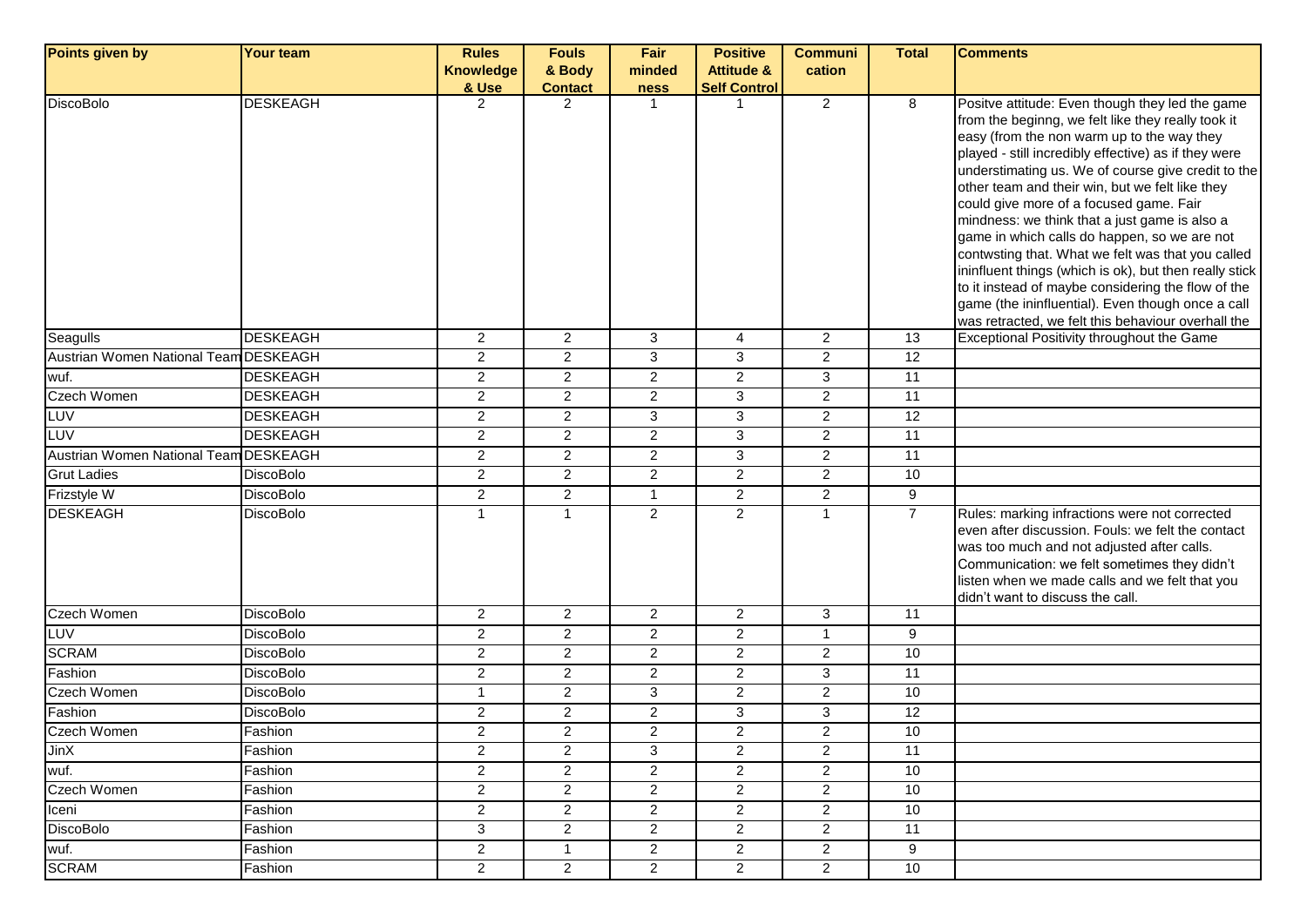| Points given by                           | Your team          | <b>Rules</b>            | <b>Fouls</b>   | Fair             | <b>Positive</b>       | <b>Communi</b> | <b>Total</b>    | <b>Comments</b>                                                            |
|-------------------------------------------|--------------------|-------------------------|----------------|------------------|-----------------------|----------------|-----------------|----------------------------------------------------------------------------|
|                                           |                    | <b>Knowledge</b>        | & Body         | minded           | <b>Attitude &amp;</b> | cation         |                 |                                                                            |
|                                           |                    | & Use                   | <b>Contact</b> | <b>ness</b>      | <b>Self Control</b>   |                |                 |                                                                            |
| <b>DiscoBolo</b>                          | Fashion            | $\overline{2}$          | $\overline{2}$ | 2                | 3                     | $\overline{2}$ | 11              |                                                                            |
| <b>SCRAM</b>                              | Fashion            | $\overline{a}$          | $\mathbf{2}$   | $\overline{c}$   | $\overline{2}$        | $\overline{c}$ | 10              |                                                                            |
| <b>DESKEAGH</b>                           | Frizstyle W        | $\overline{2}$          | $\overline{2}$ | $\overline{2}$   | $\overline{2}$        | $\overline{2}$ | 10              |                                                                            |
| <b>Grut Ladies</b>                        | Frizstyle W        | $\overline{2}$          | $\mathbf{2}$   | $\sqrt{2}$       | 3                     | $\overline{c}$ | 11              |                                                                            |
| LUV                                       | <b>Frizstyle W</b> | $\overline{2}$          | $\overline{2}$ | $\boldsymbol{2}$ | $\overline{2}$        | $\overline{a}$ | 10              |                                                                            |
| DiscoBolo                                 | Frizstyle W        | $\overline{2}$          | $\overline{2}$ | $\overline{c}$   | $\overline{2}$        | $\overline{a}$ | 10              |                                                                            |
| <b>CUSB Shout</b>                         | Frizstyle W        | $\overline{\mathbf{c}}$ | $\mathbf{2}$   | $\overline{c}$   | 3                     | $\overline{a}$ | 11              |                                                                            |
| Iceni                                     | Frizstyle W        | $\overline{2}$          | $\overline{2}$ | $\overline{2}$   | $\overline{2}$        | $\overline{2}$ | 10              |                                                                            |
| Seagulls                                  | <b>Frizstyle W</b> | $\mathbf{1}$            | $\overline{2}$ | $\overline{2}$   | $\overline{2}$        | $\overline{2}$ | 9               |                                                                            |
| Seagulls                                  | Frizstyle W        | $\overline{2}$          | $\overline{2}$ | 3                | $\overline{2}$        | $\overline{a}$ | 11              |                                                                            |
| <b>Grut Ladies</b>                        | Frizstyle W        | $\overline{a}$          | $\overline{2}$ | $\sqrt{2}$       | 3                     | $\overline{a}$ | 11              |                                                                            |
| Iceni                                     | Frizstyle W        | $\overline{c}$          | $\mathbf{2}$   | $\overline{c}$   | $\overline{2}$        | $\overline{c}$ | 10              | Rematch                                                                    |
| Frizstyle W                               | <b>Grut Ladies</b> | $\overline{2}$          | $\overline{2}$ | $\overline{3}$   | $\overline{2}$        | $\overline{2}$ | 11              |                                                                            |
| <b>DESKEAGH</b>                           | <b>Grut Ladies</b> | $\overline{2}$          | 3              | $\sqrt{2}$       | 3                     | 3              | 13              | Great game thanks Huns                                                     |
| <b>DiscoBolo</b>                          | <b>Grut Ladies</b> | $\overline{2}$          | $\overline{2}$ | $\overline{c}$   | $\overline{2}$        | $\overline{c}$ | 10              |                                                                            |
| London Masters Ultimate (LMU) Grut Ladies |                    | $\overline{2}$          | $\overline{2}$ | $\overline{c}$   | 3                     | 3              | $\overline{12}$ | Some unnecessary contact away from the disc                                |
| <b>JinX</b>                               | <b>Grut Ladies</b> | $\overline{a}$          | $\mathbf{2}$   | $\overline{c}$   | $\overline{c}$        | $\overline{c}$ | 10              |                                                                            |
| Frizstyle W                               | <b>Grut Ladies</b> | $\overline{2}$          | $\overline{2}$ | $\overline{2}$   | 3                     | $\overline{3}$ | $\overline{12}$ |                                                                            |
| Yaka                                      | <b>Grut Ladies</b> | $\overline{2}$          | $\mathbf{1}$   | $\overline{2}$   | $\overline{a}$        | $\overline{2}$ | 9               |                                                                            |
| <b>CUSB Shout</b>                         | <b>Grut Ladies</b> | $\mathbf{1}$            | $\overline{2}$ | $\mathbf{1}$     | $\overline{2}$        | $\overline{2}$ | 8               |                                                                            |
| JinX                                      | <b>Grut Ladies</b> | $\overline{a}$          | $\overline{2}$ | $\overline{c}$   | $\overline{2}$        | $\overline{a}$ | 10              |                                                                            |
| Fashion                                   | Iceni              | $\overline{a}$          | $\overline{2}$ | $\sqrt{2}$       | $\overline{2}$        | $\overline{a}$ | 10              |                                                                            |
| wuf.                                      | Iceni              | $\overline{a}$          | $\overline{2}$ | $\sqrt{2}$       | 3                     | $\overline{2}$ | 11              |                                                                            |
| <b>Czech Women</b>                        | lceni              | $\overline{2}$          | $\overline{2}$ | $\overline{c}$   | 3                     | $\overline{2}$ | 11              |                                                                            |
| Seagulls                                  | lceni              | $\overline{2}$          | $\overline{2}$ | 3                | 3                     | $\overline{a}$ | 12              |                                                                            |
| Frizstyle W                               | lceni              | $\overline{\mathbf{c}}$ | $\overline{2}$ | $\mathbf{3}$     | $\overline{c}$        | 3              | $\overline{12}$ |                                                                            |
| <b>CUSB Shout</b>                         | Iceni              | $\mathbf{1}$            | $\overline{2}$ | $\mathbf{2}$     | 3                     | $\overline{2}$ | 10              |                                                                            |
| Yaka                                      | lceni              | $\mathbf{2}$            | $\overline{a}$ | $\sqrt{2}$       | $\overline{4}$        | $\mathbf{3}$   | 13              |                                                                            |
| London Masters Ultimate (LMU) Iceni       |                    | $\overline{2}$          | $\overline{2}$ | $\overline{2}$   | $\overline{2}$        | $\overline{2}$ | 10              | Quick discussions and resolution when there<br>were calls were appreciated |
| Frizstyle W                               | Iceni              | $\overline{2}$          | $\overline{2}$ | 3                | 3                     | $\overline{c}$ | 12              |                                                                            |
| <b>CUSB Shout</b>                         | JinX               | $\overline{a}$          | $\overline{2}$ | $\boldsymbol{2}$ | $\overline{c}$        | $\overline{2}$ | 10              |                                                                            |
| Austrian Women National Team JinX         |                    | $\overline{2}$          | $\mathbf{2}$   | $\overline{2}$   | 3                     | 3              | 12              |                                                                            |
| London Masters Ultimate (LMU) JinX        |                    | $\overline{a}$          | $\overline{2}$ | $\mathbf{Z}$     | $\mathbf{z}$          | $\overline{a}$ | 10              |                                                                            |
| Fashion                                   | JinX               | $\overline{2}$          | $\overline{2}$ | $\overline{2}$   | 3                     | 3              | 12              |                                                                            |
| <b>Grut Ladies</b>                        | JinX               | 3                       | $\overline{2}$ | $\mathbf{2}$     | 3                     | 3              | 13              |                                                                            |
| London Masters Ultimate (LMU) JinX        |                    | $\overline{a}$          | $\mathbf{1}$   | $\overline{2}$   | $\overline{2}$        | $\overline{2}$ | 9               | Body contact was discussed at end of game in<br>spirit circle              |
| Yaka                                      | $J$ in $X$         | $\overline{a}$          | $\overline{a}$ | $\overline{2}$   | 3                     | $\overline{2}$ | 11              |                                                                            |
| Seagulls                                  | <b>JinX</b>        | $\overline{2}$          | $\overline{2}$ | $\overline{2}$   | $\overline{2}$        | $\overline{2}$ | 10              |                                                                            |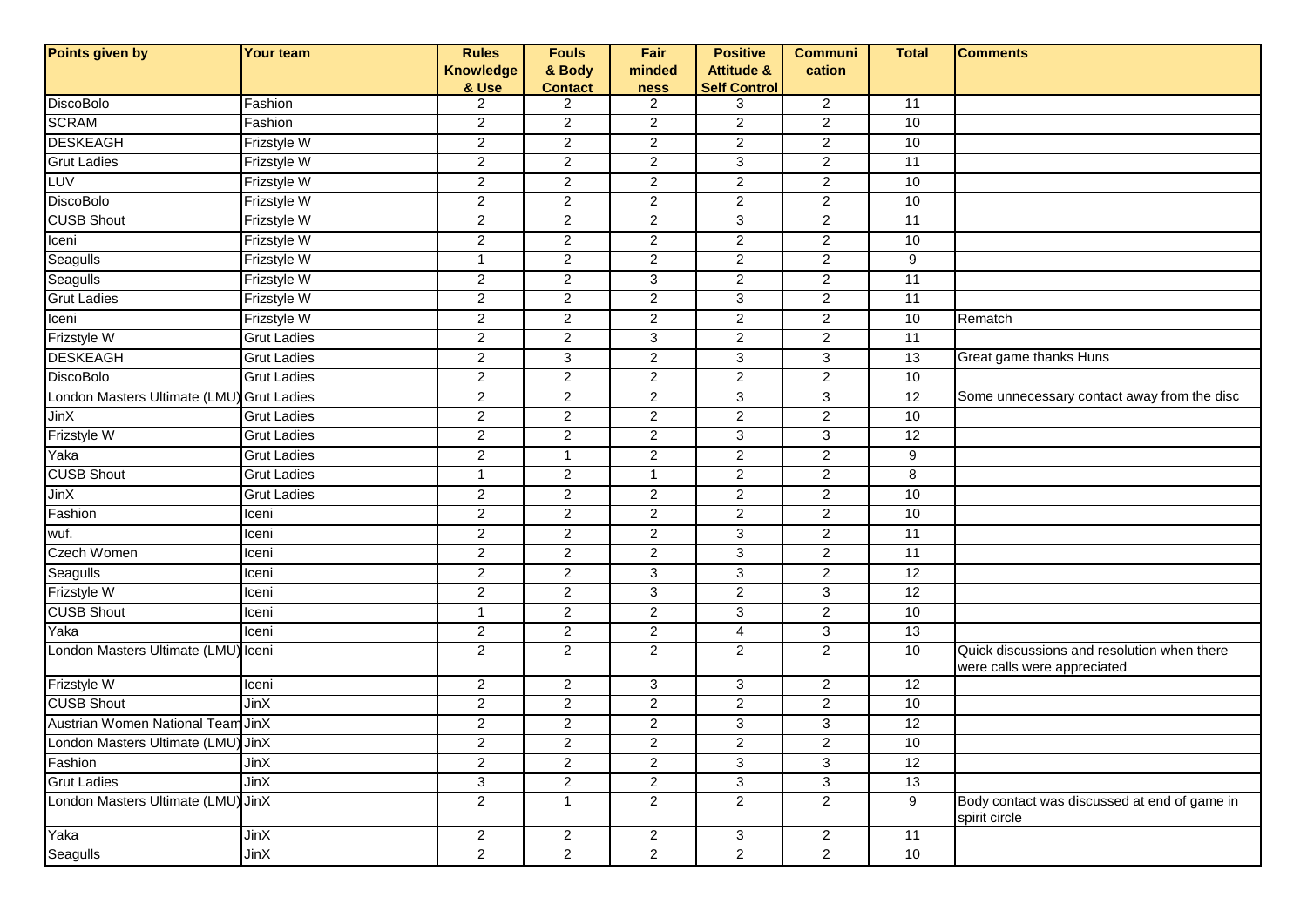| Points given by                    | <b>Your team</b>                                           | <b>Rules</b>     | <b>Fouls</b>   | Fair                      | <b>Positive</b>       | <b>Communi</b> | <b>Total</b>    | <b>Comments</b>                                                                                                                                                                                                                                                |
|------------------------------------|------------------------------------------------------------|------------------|----------------|---------------------------|-----------------------|----------------|-----------------|----------------------------------------------------------------------------------------------------------------------------------------------------------------------------------------------------------------------------------------------------------------|
|                                    |                                                            | <b>Knowledge</b> | & Body         | minded                    | <b>Attitude &amp;</b> | cation         |                 |                                                                                                                                                                                                                                                                |
|                                    |                                                            | & Use            | <b>Contact</b> | ness                      | <b>Self Control</b>   |                |                 |                                                                                                                                                                                                                                                                |
| <b>Grut Ladies</b>                 | JinX                                                       | 2                | $\overline{2}$ | $\overline{2}$            | $\overline{2}$        | $\overline{2}$ | 10              |                                                                                                                                                                                                                                                                |
| Yaka                               | <b>JinX</b>                                                | $\overline{2}$   | $\overline{2}$ | 3                         | $\overline{2}$        | $\overline{2}$ | 11              |                                                                                                                                                                                                                                                                |
| <b>CUSB Shout</b>                  | London Masters Ultimate (LMU)                              | $\overline{2}$   | $\overline{2}$ | 3                         | $\overline{2}$        | $\overline{2}$ | 11              |                                                                                                                                                                                                                                                                |
|                                    | Austrian Women National Team London Masters Ultimate (LMU) | $\overline{2}$   | $\overline{c}$ | $\overline{2}$            | 3                     | $\overline{c}$ | 11              |                                                                                                                                                                                                                                                                |
| JinX                               | London Masters Ultimate (LMU)                              | $\overline{2}$   | $\overline{2}$ | $\overline{3}$            | $\overline{2}$        | $\overline{2}$ | 11              |                                                                                                                                                                                                                                                                |
| Czech Women                        | London Masters Ultimate (LMU)                              | $\overline{c}$   | $\overline{2}$ | $\overline{2}$            | 3                     | $\overline{2}$ | 11              |                                                                                                                                                                                                                                                                |
| <b>Grut Ladies</b>                 | ondon Masters Ultimate (LMU)                               | $\overline{2}$   | $\overline{c}$ | $\mathbf{3}$              | 3                     | $\overline{c}$ | 12              |                                                                                                                                                                                                                                                                |
| Yaka                               | London Masters Ultimate (LMU)                              | $\overline{2}$   | $\mathbf{3}$   | 2                         | 3                     | $\overline{2}$ | $\overline{12}$ |                                                                                                                                                                                                                                                                |
| <b>CUSB Shout</b>                  | ondon Masters Ultimate (LMU)                               | $\overline{2}$   | $\overline{2}$ | $\boldsymbol{2}$          | 3                     | $\overline{2}$ | 11              |                                                                                                                                                                                                                                                                |
| <b>JinX</b>                        | London Masters Ultimate (LMU)                              | $\overline{2}$   | $\overline{2}$ | $\overline{4}$            | 3                     | $\overline{3}$ | $\overline{14}$ | we were amazed by the overall positive attitude<br>throughout the whole game. they cheered for<br>every nice action. calls where resolved really<br>quickly & respectfully. they made sure to only call<br>callworthy calls & where very reflective with that. |
| Seagulls                           | London Masters Ultimate (LMU)                              | $\overline{2}$   | 3              | $\overline{c}$            | 3                     | 3              | 13              |                                                                                                                                                                                                                                                                |
| Iceni                              | London Masters Ultimate (LMU)                              | $\overline{2}$   | $\overline{2}$ | 2                         | $\overline{2}$        | $\overline{2}$ | 10              |                                                                                                                                                                                                                                                                |
| Seagulls                           | LUV                                                        | $\overline{a}$   | $\mathbf{3}$   | $\boldsymbol{2}$          | $\overline{2}$        | $\overline{a}$ | 11              |                                                                                                                                                                                                                                                                |
| Yaka                               | LUV                                                        | $\overline{a}$   | $\overline{2}$ | 3                         | 3                     | $\overline{2}$ | $\overline{12}$ |                                                                                                                                                                                                                                                                |
| <b>SCRAM</b>                       | <b>TA</b>                                                  | $\overline{2}$   | $\overline{2}$ | $\overline{2}$            | $\overline{2}$        | $\overline{2}$ | 10              |                                                                                                                                                                                                                                                                |
| Frizstyle W                        | LUV                                                        | $\overline{2}$   | $\overline{3}$ | $\overline{3}$            | $\overline{2}$        | $\overline{2}$ | 12              |                                                                                                                                                                                                                                                                |
| <b>DESKEAGH</b>                    | <b>TA</b>                                                  | 2                | $\overline{2}$ | $\overline{2}$            | 3                     | $\overline{2}$ | 11              |                                                                                                                                                                                                                                                                |
| Austrian Women National Team LUV   |                                                            | $\overline{2}$   | $\overline{2}$ | 2                         | 3                     | $\overline{2}$ | 11              |                                                                                                                                                                                                                                                                |
| wuf.                               | LUV                                                        | $\overline{2}$   | $\overline{2}$ | 3                         | $\overline{2}$        | $\overline{2}$ | 11              |                                                                                                                                                                                                                                                                |
| <b>DiscoBolo</b>                   | LUV                                                        | $\overline{c}$   | $\overline{c}$ | $\mathbf{1}$              | $\overline{2}$        | $\overline{2}$ | 9               |                                                                                                                                                                                                                                                                |
| <b>DESKEAGH</b>                    | LUV                                                        | 3                | $\overline{2}$ | 3                         | $\overline{2}$        | $\overline{2}$ | 12              |                                                                                                                                                                                                                                                                |
| wuf.                               | <b>LUV</b>                                                 | $\overline{c}$   | $\overline{2}$ | 2                         | 3                     | $\overline{2}$ | 11              |                                                                                                                                                                                                                                                                |
| Seagulls                           | <b>SCRAM</b>                                               | $\overline{2}$   | $\overline{2}$ | 2                         | 3                     | $\overline{2}$ | 11              |                                                                                                                                                                                                                                                                |
| LUV                                | <b>SCRAM</b>                                               | $\overline{a}$   | $\overline{2}$ | 2                         | 3                     | $\overline{a}$ | 11              |                                                                                                                                                                                                                                                                |
| Yaka                               | <b>SCRAM</b>                                               | $\overline{2}$   | $\overline{2}$ | 2                         | $\overline{2}$        | $\overline{2}$ | 10              |                                                                                                                                                                                                                                                                |
| Czech Women                        | <b>SCRAM</b>                                               | $\overline{a}$   | $\mathbf{3}$   | $\overline{c}$            | 3                     | $\overline{c}$ | $\overline{12}$ |                                                                                                                                                                                                                                                                |
| <b>DiscoBolo</b>                   | <b>SCRAM</b>                                               | $\overline{c}$   | $\overline{2}$ | $\overline{2}$            | $\overline{c}$        | $\overline{3}$ | 11              |                                                                                                                                                                                                                                                                |
| Fashion                            | <b>SCRAM</b>                                               | $\mathbf{1}$     | $\overline{c}$ | $\overline{2}$            | $\overline{2}$        | $\mathbf{1}$   | 8               |                                                                                                                                                                                                                                                                |
| Fashion                            | <b>SCRAM</b>                                               | $\overline{c}$   | $\overline{c}$ | $\boldsymbol{2}$          | $\overline{a}$        | $\overline{2}$ | 10              |                                                                                                                                                                                                                                                                |
| <b>Czech Women</b>                 | <b>SCRAM</b>                                               | $\overline{a}$   | $\overline{c}$ | $\ensuremath{\mathsf{3}}$ | 3                     | $\overline{c}$ | $\overline{12}$ |                                                                                                                                                                                                                                                                |
| Austrian Women National Team SCRAM |                                                            | $\overline{c}$   | $\overline{c}$ | $\boldsymbol{2}$          | 3                     | $\overline{2}$ | 11              |                                                                                                                                                                                                                                                                |
| Frizstyle W                        | Seagulls                                                   | $\overline{a}$   | 3              | $\overline{2}$            | 3                     | $\overline{2}$ | 12              |                                                                                                                                                                                                                                                                |
| LUV                                | Seagulls                                                   | $\overline{2}$   | $\overline{2}$ | $\overline{3}$            | $\overline{2}$        | $\overline{2}$ | 11              |                                                                                                                                                                                                                                                                |
| <b>SCRAM</b>                       | Seagulls                                                   | $\overline{c}$   | $\overline{2}$ | $\overline{2}$            | $\overline{2}$        | $\overline{2}$ | 10              |                                                                                                                                                                                                                                                                |
| Yaka                               | Seagulls                                                   | $\overline{a}$   | $\mathbf{3}$   | $\boldsymbol{2}$          | 3                     | $\overline{c}$ | 12              |                                                                                                                                                                                                                                                                |
| <b>DESKEAGH</b>                    | Seagulls                                                   | $\overline{c}$   | $\mathbf{3}$   | $\overline{c}$            | $\overline{a}$        | $\overline{a}$ | $\overline{11}$ |                                                                                                                                                                                                                                                                |
|                                    |                                                            |                  |                |                           |                       |                |                 |                                                                                                                                                                                                                                                                |